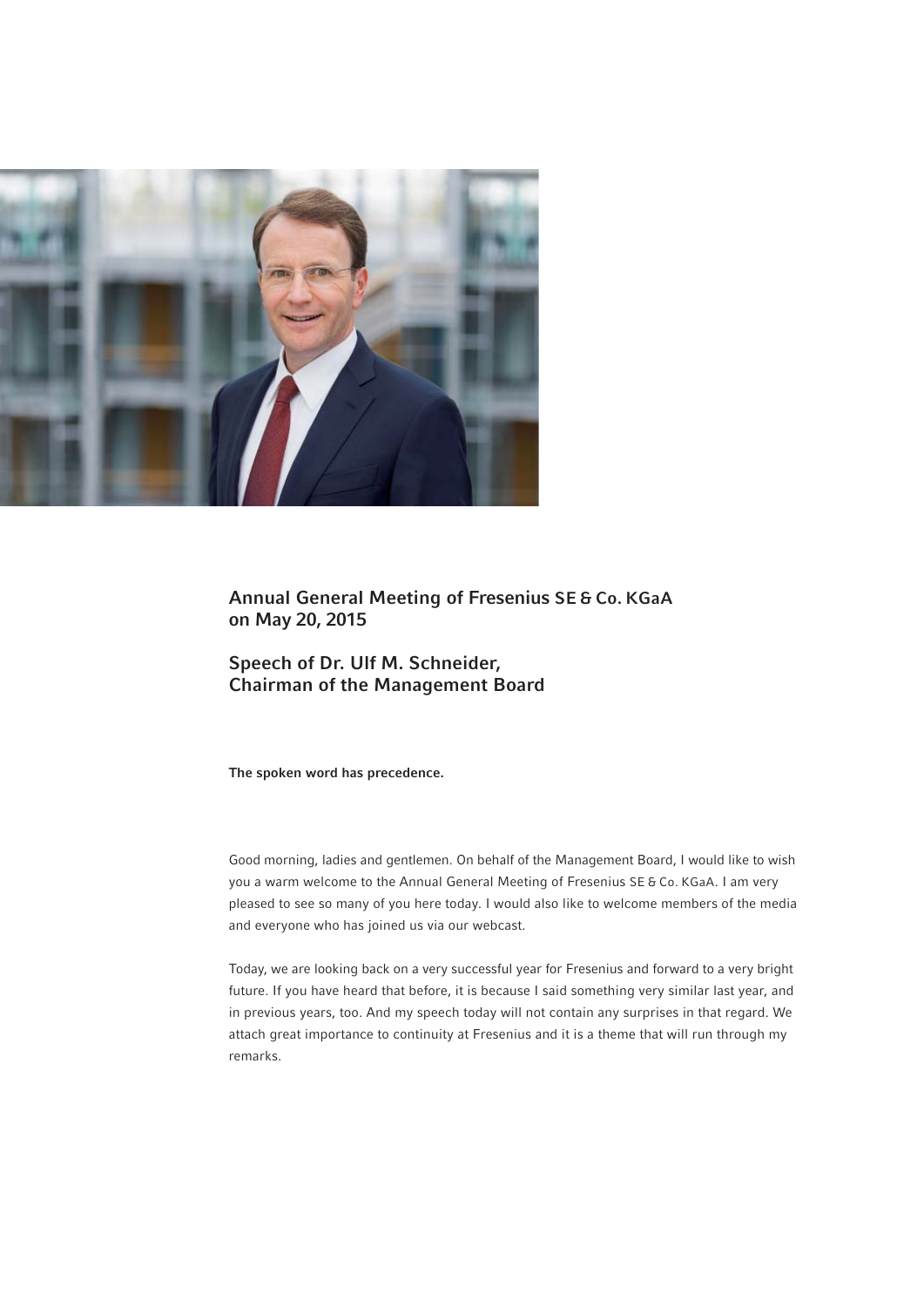This company is and always will be reliable. Our patients can rely on us for the very best healthcare. Our customers and partners can rely on us to deliver great products and services. And you, our shareholders, can rely on us to continue delivering strong financial results, as we have done in past years.

## 2014 Group results

2014 was another very successful year for Fresenius. Sales increased by 16 percent in constant currency to €23.2 billion, and EBIT exceeded € 3.1 billion, an increase of 4 percent. Net income also rose by 4 percent, to almost € 1.1 billion. And, we met all of our guidance targets, as you have come to expect of us.

#### 11th consecutive record year

2014 was our 11th consecutive record year, underscoring how reliably the company has performed over the long term. We have had 11 straight years of sales and earnings records. Eleven years in a row when we have been able to say, "This year has been the best in our company's history." We have come a long way, and not by taking small steps: Between 2004 and 2014, sales more than tripled, with an impressive compound annual growth rate of 12 percent. Over that same period, Fresenius' net income increased six-fold, with a compound annual growth rate of 21 percent.

Our company has been growing for many decades, thanks to the accomplishments and vision of my predecessors. Their entrepreneurial spirit, their skill in spotting and seizing opportunities, and their determination and drive have helped make Fresenius one of the world's leading healthcare companies.

As successful as last year turned out to be, we had to address some significant challenges: further reimbursement cuts in the United States, Fresenius Medical Care's largest market; also in the U.S. market, an easing of supply constraints on important drugs that had benefited Fresenius Kabi; the integration of the hospitals we acquired from RHÖN-Klinikum at Fresenius Helios; and political turbulence in Russia and Ukraine, two important markets for Fresenius Vamed.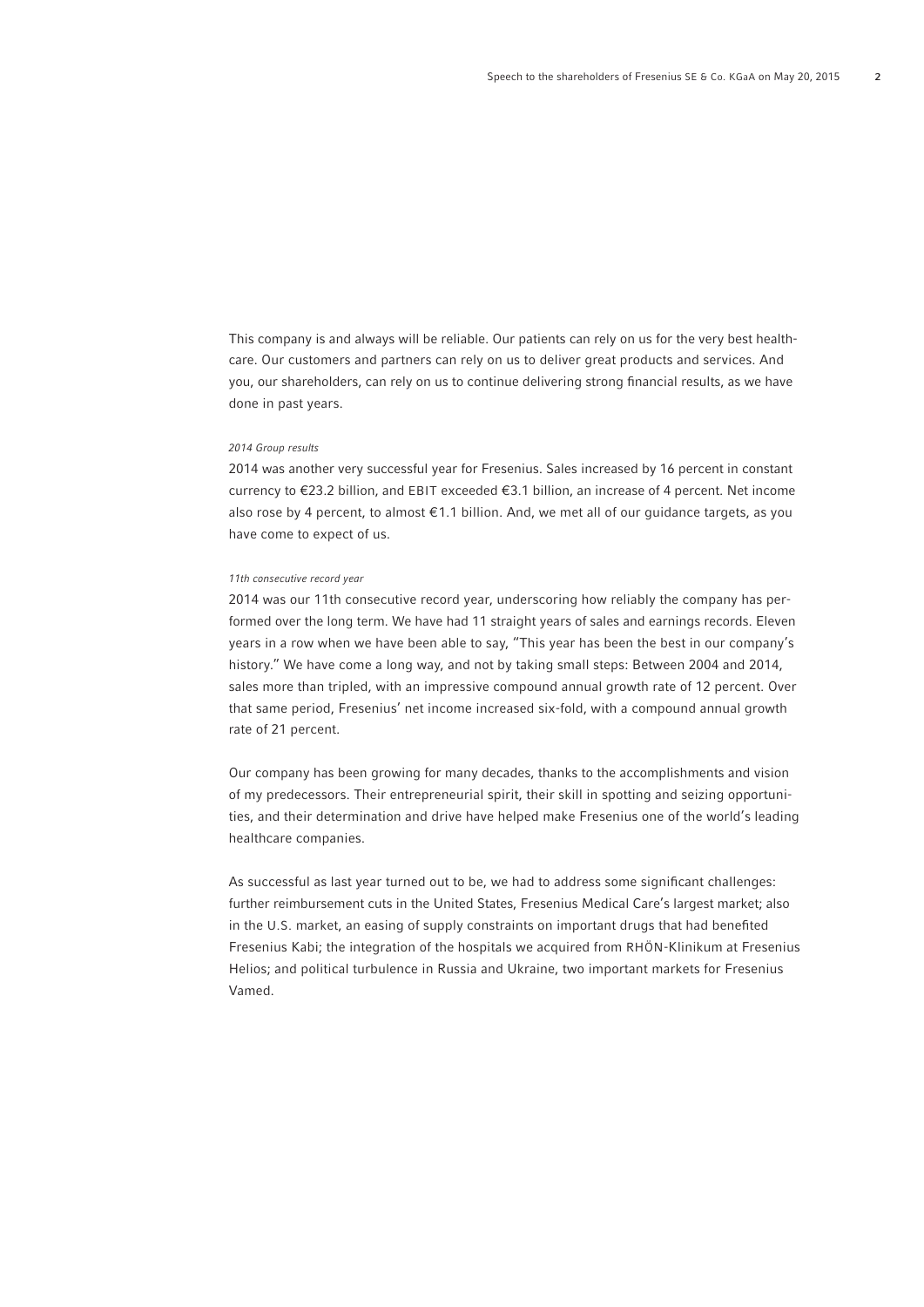These were difficult challenges, but we have tackled all of them successfully, just as we said we would.

# 2014 results for the business segments

Overall, the results of our individual business segments reflect this. All of the business segments reported increased sales, with HELIOS reporting exceptional sales growth of more than 50 percent. That growth largely reflects the first-time consolidation of the 41 hospitals we acquired from RHÖN-Klinikum. This transaction was also the main reason behind a 42 percent increase in EBIT at HELIOS. Fresenius Kabi, however, experienced a slight decline in EBIT. This was expected and due partly to the easing of drug shortages in the United States.

Our excellent performance last year was a direct result of the hard work of our employees, who now number more than 215,000. Their dedication and tireless efforts are the basis of our success. On behalf of the entire Management Board, I would like to express my sincere thanks and deep appreciation for their outstanding contributions.

### Fresenius Group: An excellent start to the new business year

We had an excellent start to 2015 and have every reason to expect our 11th record year will be followed by a 12th. First-quarter sales rose by 13 percent in constant currency to € 6.5 billion, while EBIT increased by 18 percent to  $\epsilon$ 851 million. Net income grew by 16 percent to  $\epsilon$ 292 million. It is worth noting that those figures are constant currency growth rates. They do not reflect exchange rate effects, which are currently very favorable to Fresenius. At actual rates, the growth was significantly higher.

### 22nd consecutive dividend increase

At Fresenius, business success translates into higher dividends for our shareholders, and we are proposing a 6 percent increase in our dividend to 44 euro cents. This will be our 22nd consecutive dividend increase. We have a very straightforward dividend policy: Our dividend increases in line with growth in earnings per share before special items. This clear policy allows you to calculate how the dividend is likely to develop.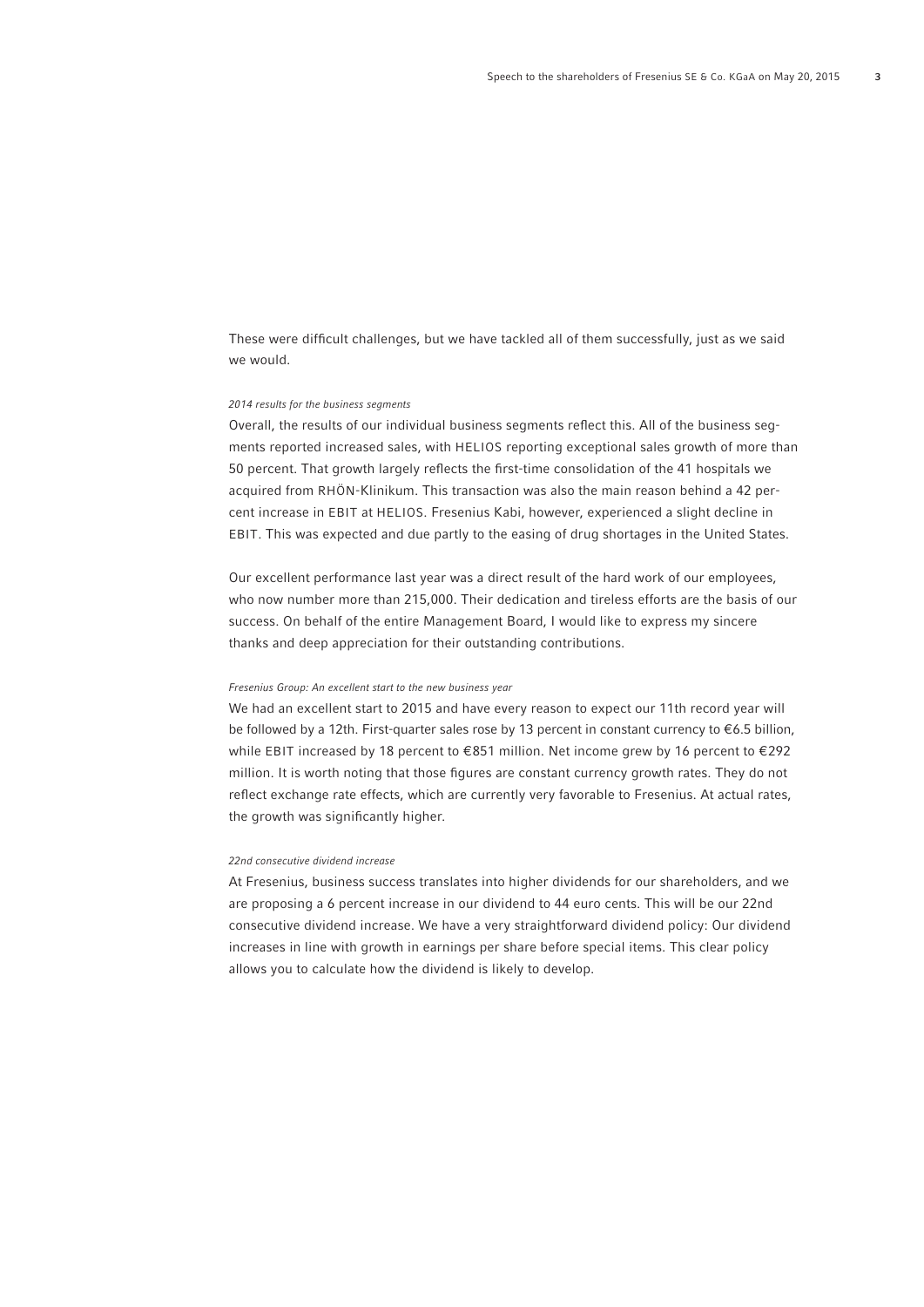# The Fresenius share: An attractive long-term investment

A steadily increasing dividend is only one factor that makes Fresenius an attractive investment. The other is the performance of our share price. Last year, it increased by 16 percent and easily outpaced the overall rise in Germany's benchmark DAX index. This positive momentum has accelerated this year, with the share price currently at  $\epsilon$ 57.19, an increase of approximately 33 percent since January 1.

Over the past decade, total annual shareholder return, which includes share price increases and reinvested dividends, has averaged 20 percent. That compares with the DAX average of 9 percent. Those numbers are telling. Your investment in Fresenius has yielded more than double the average return from the DAX over the last 10 years.

# Continuity as an integral part of our corporate culture

But the numbers tell only part of the story. You might even say that they only scratch the surface of something much deeper at Fresenius: Continuity is embedded in our company's DNA.

## Continuity in our values

Fresenius has a long history. The company is now more than 100 years old. We began as a small pharmacy lab and are now a global healthcare group. While Fresenius has changed enormously over the years, our basic values have remained the same: an unwavering focus on the patient, who always comes first; quality, which is indispensable to providing the best possible treatments; reliability, so that patients and customers can always count on us; and innovation, as we constantly search for even better solutions to today's most pressing healthcare challenges.

These are the values on which Dr. Eduard Fresenius established this company more than a century ago. They still motivate us today and will continue to guide us in everything we do.

# Continuity through long-term strategies: Acquisition of RHÖN hospitals

Just as we stand by our time-tested values, we always aim to pursue long-term strategies. When we embark on a path that proves to be the right one, we stick to it – consistently and with our sights set on the future. That sometimes demands persistence in the face of setbacks. A good example of that is our acquisition of the RHÖN-Klinikum hospitals.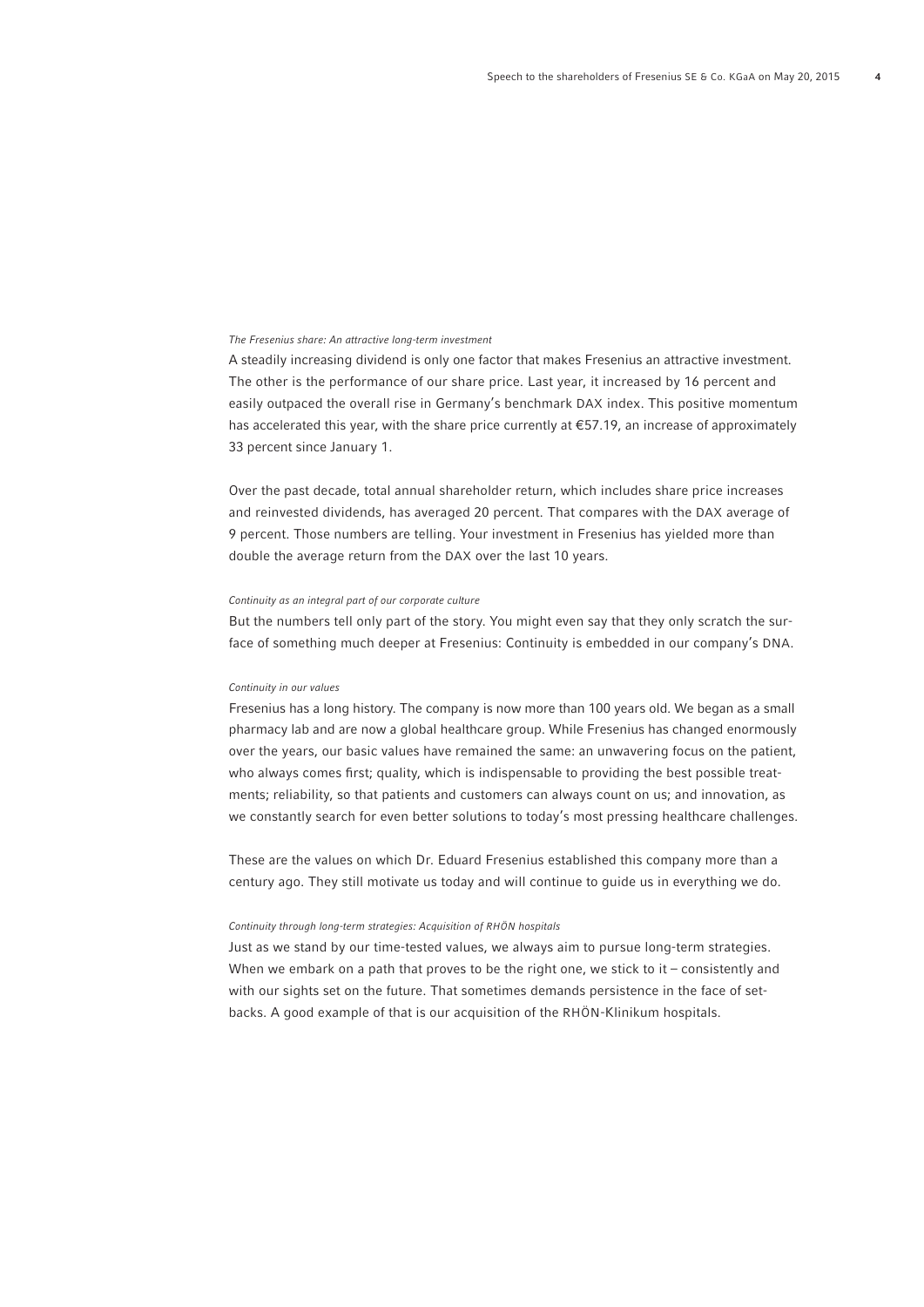Back in 2012, we tried to acquire RHÖN-Klinikum AG outright. When those efforts failed, many observers thought: case closed. But we did not abandon our goal of creating a comprehensive, integrated healthcare network across Germany. Last year, we successfully acquired 41 hospitals from RHÖN-Klinikum. Now, a HELIOS hospital is within an hour's drive of almost anywhere in Germany. We persevered and ultimately achieved our objective. We are now making outstanding progress on the integration of these hospitals.

# Continuity through long-term strategies: Fresenius in emerging markets

Let me give you two more examples of how consistently we pursue key strategic goals. The first involves our growth in emerging markets. Almost every company is trying to enter these markets today, but we have been doing business there for many years and are reaping the benefits of being a true "first mover."

For example, we have been present in Brazil since the late 1970s. This may not seem especially remarkable for a multinational corporation, but at the time Fresenius was a mediumsized company with only a few hundred employees. Moving into such a large country so far from home was a big, bold step.

The same can be said about our move into China, where we began operations in 1982. By the time that market opened up to the world, we were already well-established, with our own production facility and excellent knowledge of local market conditions. We follow the same strategy when we enter a new market today: Get in early, establish local production facilities, and then grow the business step by step. In many of our markets, we are seen as a local company. That is a significant advantage in a business as politically sensitive as healthcare.

## Continuity through long-term strategies: From products to therapies

My second example of how we are pursuing long-term strategies is our transition from a pure product supplier to a therapy provider. For many decades we only sold products, but since the mid-1990s we have increasingly carried out treatments ourselves – and are getting closer to patients. Our sales revenue from services has tripled in the last 10 years and now accounts for two-thirds of our business. We are determined to continue on this path. That is not because the product business has become less attractive. We have grown strongly in this area and will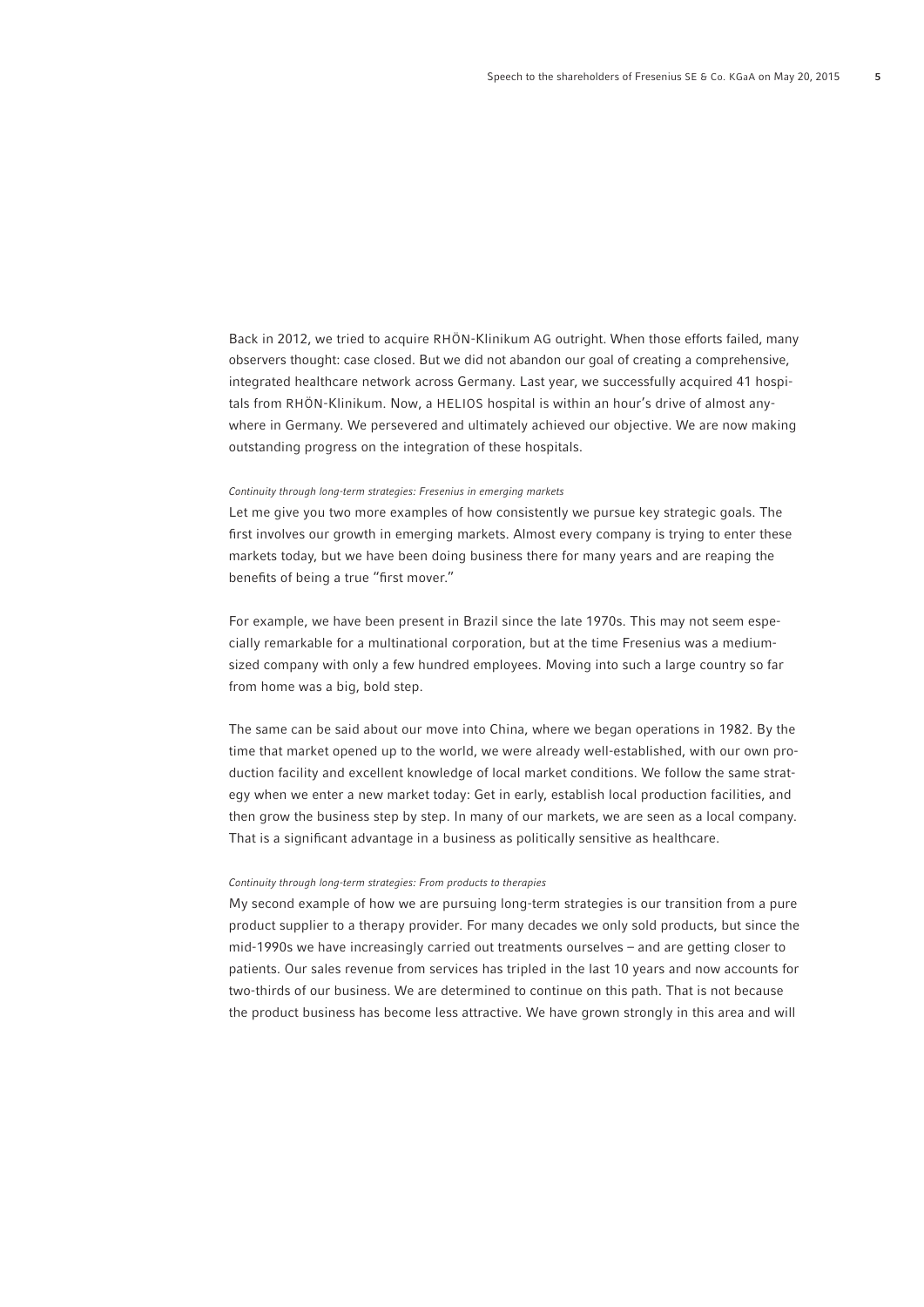continue to do so. It is because the better we understand the entire treatment chain, the better the therapies we can develop. This knowledge benefits our patients as well as healthcare systems. For Fresenius, it also translates into excellent growth opportunities.

## Our responsibility

By ensuring the long-term success of our company, we are also fulfilling our responsibility to healthcare systems around the world. When you are in the business of helping seriously ill patients, as we are, it is not enough to do your best today – you also have an obligation to advance medical progress by developing the treatments of tomorrow. We must be a reliable partner for patients, customers and governments, and we must continue to earn their trust. That is our duty, and we take it very seriously.

# Continuity in management and staff

You can also see continuity standing before you now. I am the fifth chief executive in our company's 103-year history. Our Management Board members have served the company, on average, for 14 years. Every current Management Board member has been with Fresenius for at least 10 years. This commitment to our company is important to us. It stands for quality and consistent performance, and it shows that there is joy and satisfaction to be found in our work. This certainly applies for all our employees and not just our senior managers. Our company newsletter illustrates this fact. Not so long ago, staff members in Germany celebrating a long-service anniversary could be listed on a single page. Soon, we will need two full pages of fine print. Fresenius is not just another career stop.

## Steadily increasing demand for healthcare

The relative stability of our markets has supported our steady growth. This is no coincidence – it is part of our strategy. The demand for healthcare continues to rise around the world. In industrialized countries, it is driven primarily by increasing life expectancies and health awareness. Globally, more people are gaining access to high-quality healthcare, yet enormous pent-up demand persists in large parts of the world. Many of the biggest emerging market countries are rolling out comprehensive, nationwide healthcare coverage. And let us not forget the role that medical progress will play in creating more growth.